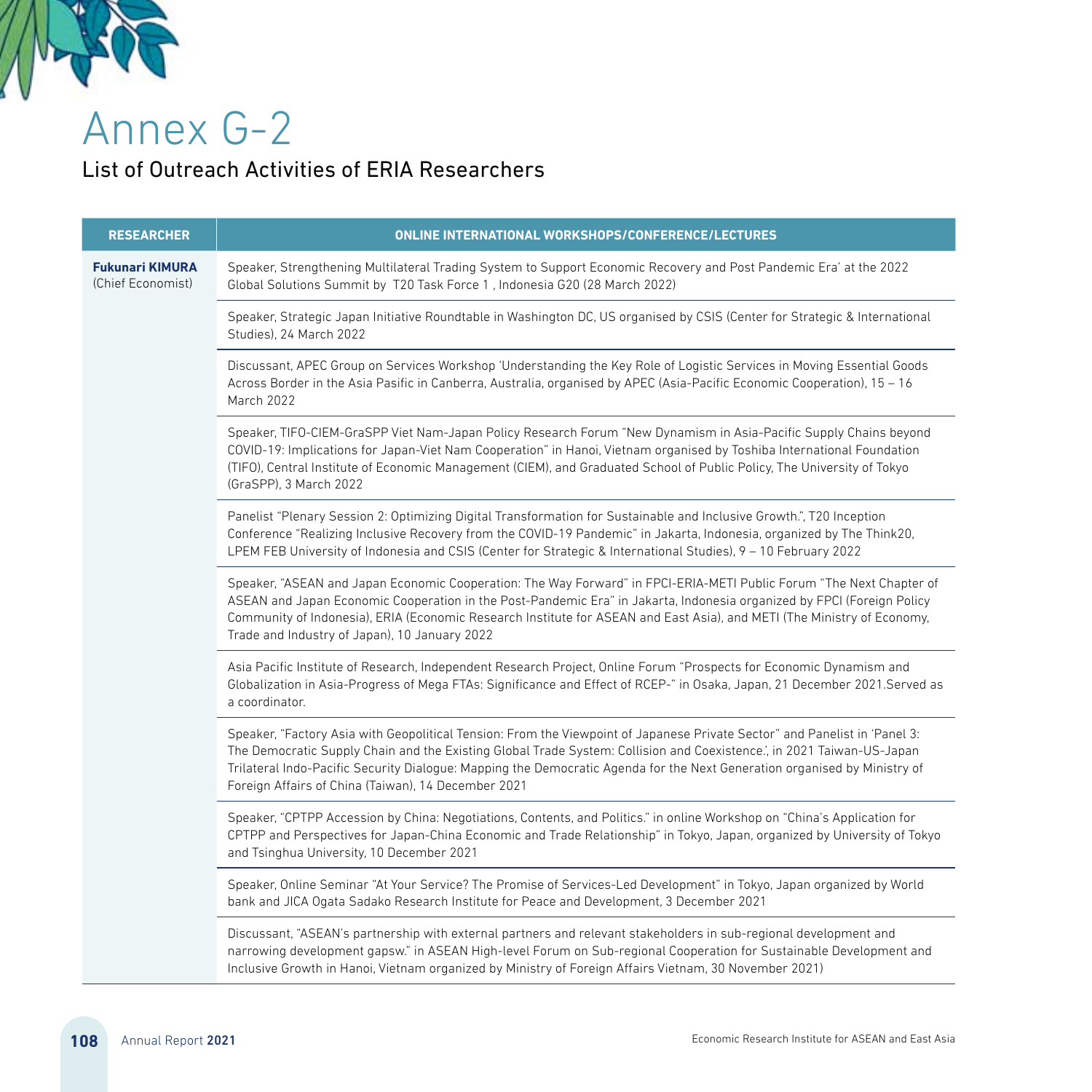| <b>RESEARCHER</b> | <b>ONLINE INTERNATIONAL WORKSHOPS/CONFERENCE/LECTURES</b>                                                                                                                                                                                                                                                                                                                                                                                                  |
|-------------------|------------------------------------------------------------------------------------------------------------------------------------------------------------------------------------------------------------------------------------------------------------------------------------------------------------------------------------------------------------------------------------------------------------------------------------------------------------|
|                   | Panelist, FPCI-GRIPS Virtual Public Forum "Asian Century: Projection, Expectation, Reality" in Jakarta, Indonesia organized<br>by GRIPS (National Graduate Institute for Policy Studies) and FPCI (Foreign Policy Community in of Indonesia), 29 November<br>2021                                                                                                                                                                                          |
|                   | Speaker and Panelist, "Factory Asia and US-China Conflict" in Waseda University Regional and Interregional Research<br>Organization 7th International Symposium in Tokyo, Japan, 24 November 2021                                                                                                                                                                                                                                                          |
|                   | Speaker "Report on ERIA's Research Projects in FY2021" and served as Chief Economist in Research Institutes Network (RIN)<br>Meeting in FY2021 organized by ERIA (Economic Research Institute for ASEAN and East Asia), 22 November 2021                                                                                                                                                                                                                   |
|                   | Panelist in Session 2 "Economic Dimension" and presented "The Rule-based Trading Regime and Economic Security." in<br>Online Seminar "What's Next for the U.S.-Japan-South Korea Partnership? Security and Economic Cooperation in a New Era"<br>organized by East Asia Institute (EAI) and Stanford Walter H. Shorenstein Asia-Pacific Research, 19 November 2021                                                                                         |
|                   | Speaker, "International Production Networks post the Covid-19 Pandemic." in BAPPENAS-ERIA Book Launch: Indonesia<br>Manufacturing Sector Review organized by BAPPENAS in collaboration with ERIA, 17 November 2021                                                                                                                                                                                                                                         |
|                   | Speaker, "Supply Chains Survived COVID-19" and participated as a panelist in Session "Restructuring value chains in East<br>Asia: myths and realities." in Ifri Center for Asian Studies, Annual Conference "East Asia's Evolving Economic Order: Toward<br>Cohesion or Fragmentation?" in Paris, France organized by IFRI (Institut Francais des Relations Internationales), 9-10<br>November 2021                                                        |
|                   | Speaker, "Digital Technology and Development Strategy: ASEAN and Factory Asia" in 2nd Hitotsubashi University Policy<br>Forum 2021 in Tokyo, Japan, 31 October 2021                                                                                                                                                                                                                                                                                        |
|                   | Speaker, "The Future of the TPP and Japan's Response, as China and Taiwan Apply." in FPCJ Online Press Briefing organised<br>by FPCJ (Foreign Press Center Japan), 29 October 2021                                                                                                                                                                                                                                                                         |
|                   | The 80th National Conference of the Japan Society of International Economics (Online, Tokyo; October 23-24, 2021).<br>Participate as an advisor. Comment on Dong A. Luong's paper.                                                                                                                                                                                                                                                                         |
|                   | Speaker, "To overcome the corona wreck and solve supply chain issues." in Japan-Vietnam Joint Initiative Phase 8 Kick-off<br>Meeting in Hanoi, Vietnam, 21 October 2021                                                                                                                                                                                                                                                                                    |
|                   | Coordinator, Asia Pacific Institute of Research, Independent Research Project, Online Forum "Prospects for Economic<br>Dynamism and Globalization in Asia-Impact of COVID-19 on Japanese Economy and World Economy-" in Osaka, Japan, 15<br>October 2021                                                                                                                                                                                                   |
|                   | Speaker, "Servicing the World towards Economic Recovery: The Role of Services in Driving Global Trade towards Economic<br>Recovery." in APSC and ABAC: Public-Private Dialogue on Services in Manila, Philippines organized by APSC (Asia Pasific<br>Services Coalition) and ABAC (APEC Business Advisory Council) in partnership with JM Network Trade & Investment in<br>Services Associates (TIISA) and The Australian Government, 12 - 13 October 2021 |
|                   | Participant, Ambassadors Meeting of ERIA Member States and Dialogue Partners organized by ERIA (Economic Research<br>Institute for ASEAN and East Asia), 6 October 2021                                                                                                                                                                                                                                                                                    |
|                   | Speaker, "East Asian Global Value Chains in the Pandemic: Resilience and Adjustment." In EAEA-JCI International Webinar<br>"Pandemic Recovery and East Asian Economic Resilience" in Kuala Lumpur, Malaysia organized by EAEA (East Asian<br>Economic Association) and JCI (Jeffrey Cheah Institute on Southeast Asia), 24 September 2021                                                                                                                  |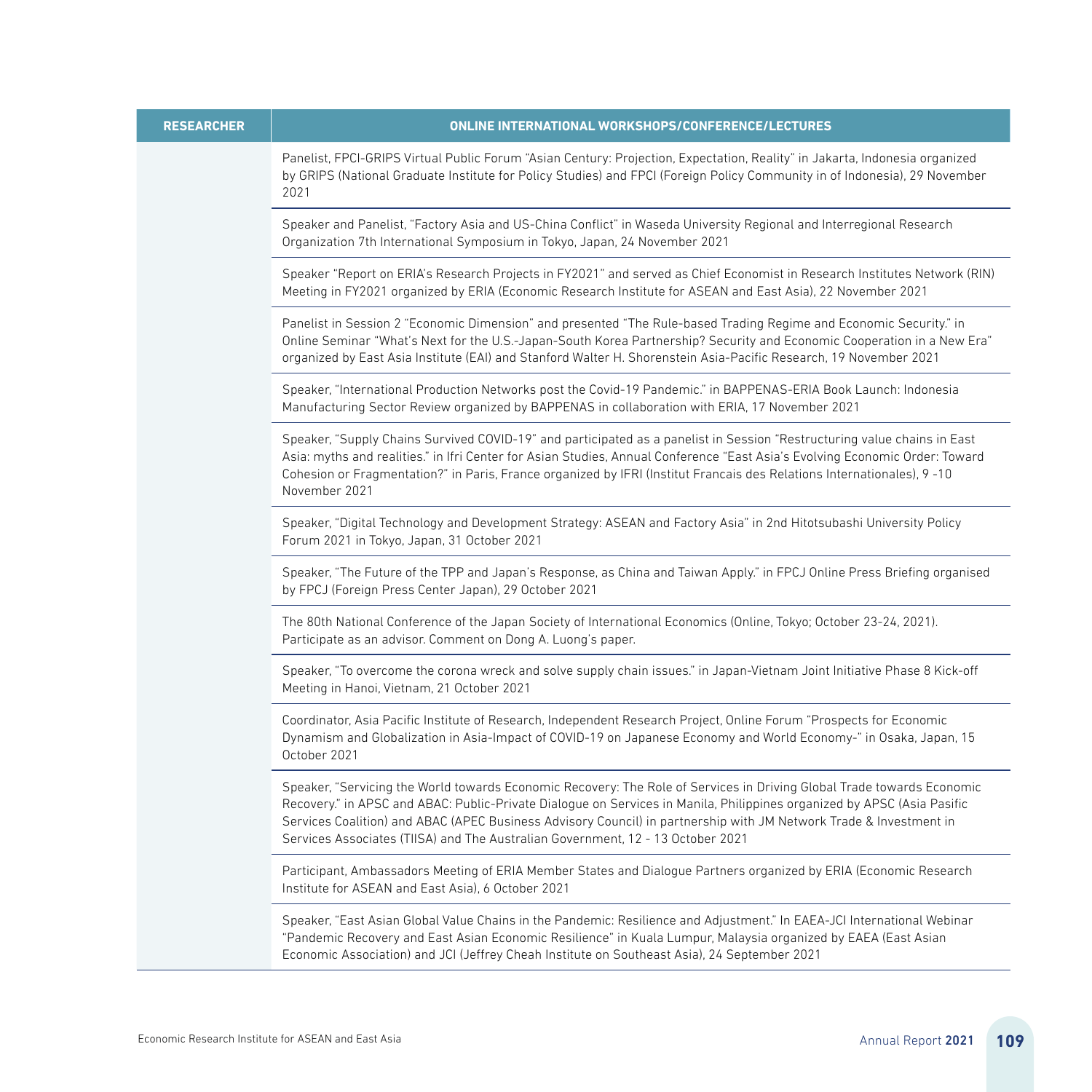| <b>RESEARCHER</b>                                    | <b>ONLINE INTERNATIONAL WORKSHOPS/CONFERENCE/LECTURES</b>                                                                                                                                                                                                                                                                                                                      |
|------------------------------------------------------|--------------------------------------------------------------------------------------------------------------------------------------------------------------------------------------------------------------------------------------------------------------------------------------------------------------------------------------------------------------------------------|
|                                                      | Speaker, "Research Activities (Economics) of ERIA in FY2020 and Research Program (Economics) for FY2021." in The 13th<br>ERIA Academic Advisory Council (AAC) Meeting organized by ERIA (Economic Research Institute for ASEAN and East Asia), 22<br>September 2021                                                                                                            |
|                                                      | Speaker, "How Will Global Value Chains Evolve with Digital Technology? Opportunities for Disruptive Innovation and Leap-<br>frogging." in Advisory Panel between APEC Study Center Japan (ASCJ) and APEC Office of Ministry of Foreign Affairs and<br>Ministry of Economy, Trade and Industry, 13 September 2021                                                               |
|                                                      | Speaker, "Production Networks and ASEAN and India in Shifting Global Supply Chains." in ASEAN-India Development Partnership<br>Programme (AIDPP) organized by The Asian Confluence, India, the ASEAN Studies Centre of ISEAS - Yusof Ishak Institute, and<br>the ASEAN-India Centre at the Research and Information System for Developing Countries (RIS), 16 - 20 August 2021 |
|                                                      | Speaker, "Enhancing Partners for Prosperity: ASEAN-Japan Cooperation in Shaping a Post-COVID-19 Regional and Global<br>Economic Landscape." in Roundtable on "ASEAN-Japan: Reviewing the Journey Travelled, towards the 50th Anniversary of<br>Dialogue Partnership" in Hanoi, Vietnam organized by The Vietnamese Ministry of Foreign Affairs, 21 July 2021                   |
|                                                      | Speaker and Panel Discussant, "Can India and South Asia Take Part in Factory Asia?" in International Conference "Post-<br>Pandemic Order and Integration: Outlook of ASEAN and the Indo-Pacific Crossroads" organized by ASEAN Studies Center,<br>Chulalongkorn University, IRASEC, and ASEAN-India Centre at RIS in Bangkok, Thailand, 8 - 9 July 2021                        |
|                                                      | Speaker, "How Will Global Value Chains Evolve with Digital Technology? Opportunities for Disruptive Innovation and Leap-<br>frogging." in APEC Study Centre Consortium Conference in Auckland, New Zealand organized by APEC (Asia-Pacific Economic<br>Cooperation), $6 - 7$ July 2021                                                                                         |
|                                                      | Coordinator, Asia Pacific Institute of Research, Voluntary Research Project, Online Forum "Prospects for Economic Dynamism<br>and Globalization in Asia-US-China Trade War, Impact of Digital Technology on Japan and Asian Economy-", 1 July 2021                                                                                                                             |
|                                                      | Speaker, "Japan and ASEAN as Middle Power: What Can Be Made in International Trade Policy" in Japan Business Federation<br>Asia-Pacific Region Committee, 25 May 2021                                                                                                                                                                                                          |
|                                                      | Speaker, ""Asia Trade Order and RCEP: Challenges and Prospects" in ITI (International Trade and Investment Institute) 2021,<br>1st International Trade and Investment Study Group, 5 April 2021                                                                                                                                                                                |
| <b>Shujiro URATA</b><br>(Senior Research<br>Advisor) | Speaker, Technology Transfer and Firm Competitiveness Conference organised by Asian Development Bank Institute (ADBI),<br>24 - 25 February 2022                                                                                                                                                                                                                                |
|                                                      | Speaker, ERIA Project on Regional Comprehensive Economic Partnership (RCEP) organised by ERIA, 25 - 26 January 2022                                                                                                                                                                                                                                                            |
|                                                      | Speaker, The Research Institutes Network (RIN) Meeting in FY2021 organized by ERIA, 22 November 2021                                                                                                                                                                                                                                                                           |
|                                                      | Participant, Ambassadors Meeting of ERIA Member States and Dialogue Partners organized by ERIA, 6 October 2021                                                                                                                                                                                                                                                                 |
|                                                      | Speaker, The 13th ERIA Academic Advisory Council (AAC) Meeting organized by ERIA, 22 September 2021                                                                                                                                                                                                                                                                            |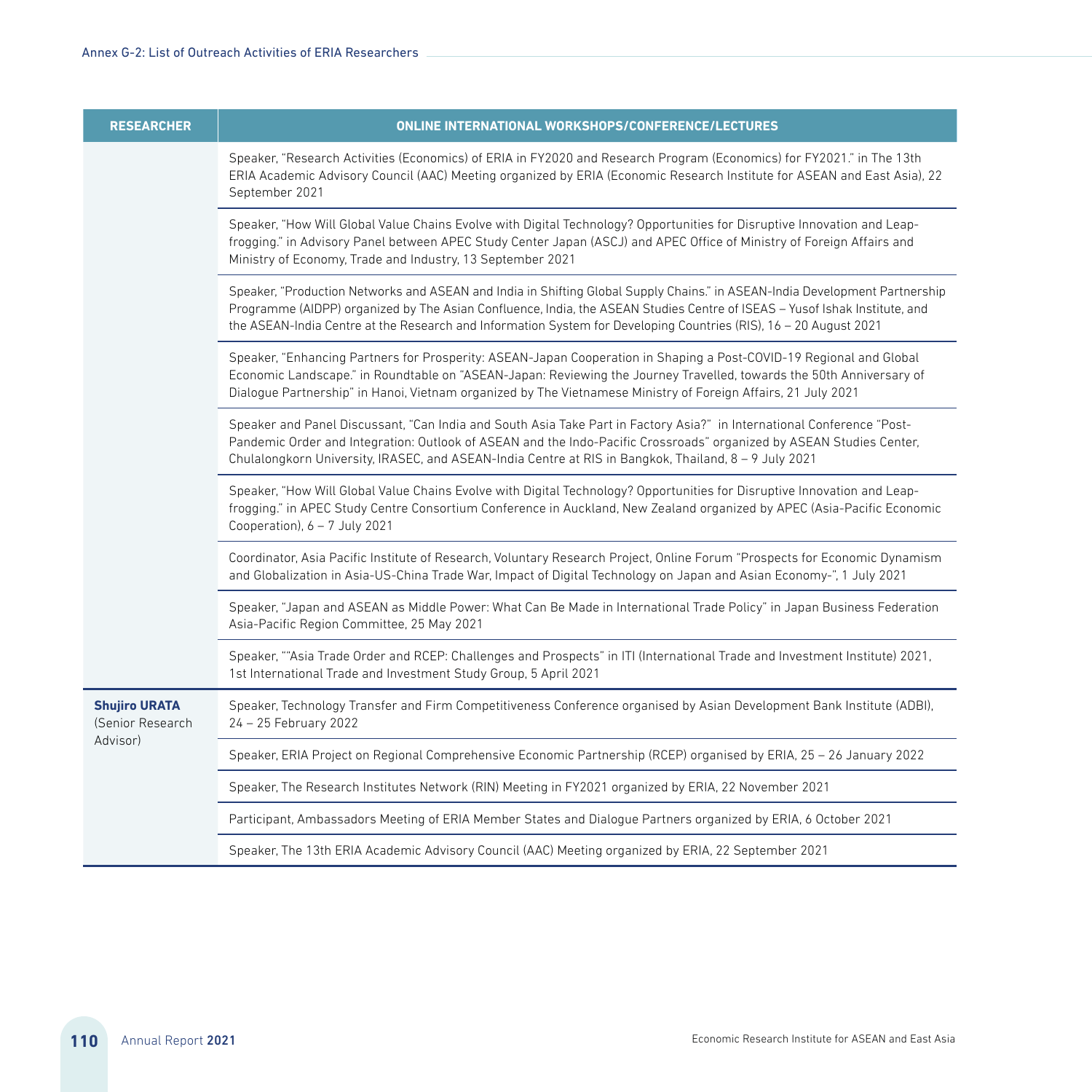| <b>RESEARCHER</b>                 | ONLINE INTERNATIONAL WORKSHOPS/CONFERENCE/LECTURES                                                                                                                                                                                                                                                                                                                   |
|-----------------------------------|----------------------------------------------------------------------------------------------------------------------------------------------------------------------------------------------------------------------------------------------------------------------------------------------------------------------------------------------------------------------|
| Venkatachalam<br><b>ANBUMOZHI</b> | Speaker & panelist, Leveraging Digital Transformation and Smartization for Stronger and Smarter World Economy Recover<br>Together, Global solutions Summit, Global Solutions Summit, Berlin, March 28-29, 2022                                                                                                                                                       |
|                                   | Session Chair and Moderator, Session on Knowledge Sharing on Green Jobs, Green Skills Development Measures and Green<br>Economic Recovery, Subregional Workshop on Skills & Human Resources Development for Green Jobs and Greening of<br>Economies in Asia, International Labour Organisation, Geneva 22-23 March 2022                                              |
|                                   | Speaker, Addressing Financing Gaps for Transition to a Green Recovery, Research and Development Forum on BUILDING<br>CLIMATE CHANGE DATA MANAGEMENT CAPACITIES AND ENHANCING ACCESS TO CLIMATE FINANCE, ASEAN Secretariat,<br>Jakarta 18 March 2022.                                                                                                                 |
|                                   | Keynote Speaker, Support and Benefit from the Circular Economy Indian Ocean Rim Association (IORA) Conference on Post<br>Covid 19- Sustainable Innovations to set the Economy Back on Track, University of Mauritius, 23-24 February 2022.                                                                                                                           |
|                                   | Session Chair and Panellist: Covid-19 Pandemic, Climate Change and Poverty Reduction: Case of ASEAN, 19th University of<br>Indonesia Economix Conference, University of Indonesia, Depok, February 16, 2022                                                                                                                                                          |
|                                   | Panalist. Gearing up for a Post Pandemic World: Designing Policies for an Innovative and Sustainable Recovery in South east<br>Asia, OECD High-level Symposium, Korea 8 February, 2022                                                                                                                                                                               |
|                                   | Paper Presenter, Carbon Markets and Financial Mechanism for Sustainable Agriculture in Asia, International Conference on<br>Carbon Finance for Agriculture towards Climate Risk Mitigation, National Institute of Agricultural Extension Management<br>(MANAGE) Manage, Hyderabad 20 January, 2022                                                                   |
|                                   | Paper Presenter and panellist: Green Recovery Plans and Net Zero Economy: Priority Areas for International Cooperation in<br>Asia Pacific, China Daily – Chinese Academy of Social Science (CAS) -Global Strategic Dialogue, Beijing 20 December 2021                                                                                                                |
|                                   | Discussant SDG Interlinkages Analysis in Indonesia, Discussant, National Conference on Sustainable Development Goals,<br>BAPPENAS, Jakarta 17 December2021                                                                                                                                                                                                           |
|                                   | Presenter and Speaker: Breaking Down Sustainability. Reporting Sustainability in ASEAN, Probe Media Foundation 14<br>December 2021                                                                                                                                                                                                                                   |
|                                   | Paper Presenter, Decarbonizing the Transport sector through Electrification and Biofuel Use in Emerging Economies of Asia,<br>Asiand Development Bank Institute Annual Conference, Tokyo, 1-3 December, 2021                                                                                                                                                         |
|                                   | Panlist: Session on Inclusive smart cities: Prospect and Initiative, 1st t International Conference on Smart cities, University of<br>Kyoto 24 November, 2021.                                                                                                                                                                                                       |
|                                   | Speaker and Penalist: Resilient ASEAN, International workshop on Imagining a Sustainable and Resilient ASEAN City in<br>2040: an Engineering Perspective, Banding Institute of Technology, Bandung, 13 November, 2021                                                                                                                                                |
|                                   | Speaker and Panelist: Building SMEs' Capacity on Climate Action in South-East Asia, Regional Collaboration Centre, United<br>Nations Framework Convention on Climate Change, Bangkok 26 October 2021.                                                                                                                                                                |
|                                   | Presenter and Panliest Enabling Policies and Strategies to Promote 4IR Technologies for Climate Change Mitigation in Asia-<br>Pacific, International Conference on Fourth Industrial Revolution Technologies for Sustainable Development, Asia Pacific<br>Centre for Technology Transfer-Department of Science and Technology, Government of India, 30 November 2021 |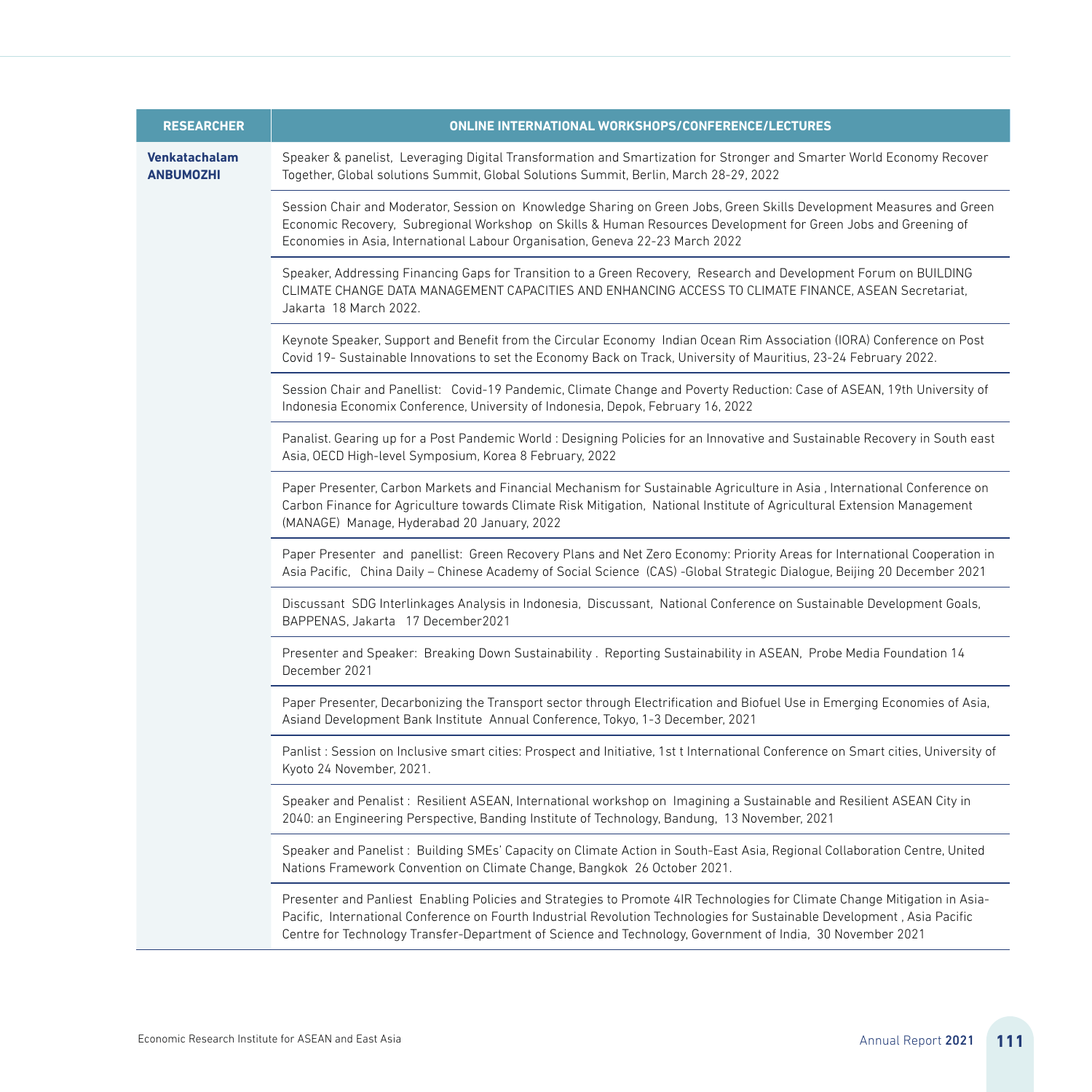| <b>RESEARCHER</b> | <b>ONLINE INTERNATIONAL WORKSHOPS/CONFERENCE/LECTURES</b>                                                                                                                                                                                                                   |
|-------------------|-----------------------------------------------------------------------------------------------------------------------------------------------------------------------------------------------------------------------------------------------------------------------------|
|                   | Presenter and Panelist, Climate, Inclusive Growth and Social Protection: Reasons for Optimism, International Workshop on<br>Social protection-environment nexus in South East Asia, Workshop organized by the French Development Agency, Paris, 16<br>November, 2022        |
|                   | Panelist, Innovation and Digitalisation in Agtech, Building Prolific Entrepreneurship Ecosystems in ASEAN with Insights from<br>India, CII-CO, 11 November, 2021                                                                                                            |
|                   | Paper Presenter, ESG Strategy in the Post Covid Digitally Transformed Asia, International Conference on Digital<br>transformation and ESG (Environment, Social and Governance) management Dankook University, Seoul, 9 November 2021.                                       |
|                   | Paper Presenter and Panellist Exploring Circular Economy for the Future, Session II on Leveraging the Covid 19 crisis for<br>Sustainable Future, 36th ASEAN Round table- Braving the Storms: ASEAN in Crisis Modes Yusof Ishak Institute, Singapore<br>12-13 October, 2021  |
|                   | Paper presenter and Panellist: Electrifying the Last Mile for a Sustainable Future, PYC International Energy Conference, 6-7<br>October, Jakarta                                                                                                                            |
|                   | Panellist Does Economic Growth Always Cost Environment? Panelist .Uiversity of New South wales - ASEAN on Conflicts<br>and Cooperation, Sydney, October 2, 2021.                                                                                                            |
|                   | Panellist: Building Circular Plastic Chains, Circular Economy Solutions Dialogue, Deutsche Gesellschaft für Internationale<br>Zusammenarbeit (GIZ) Berlin 29 September, 2021                                                                                                |
|                   | Keynote Speaker, Rotary Presidential Conference (RPcC2021) on Growing Local Economies & Protecting the Environment,<br>Manila 28 September 2021                                                                                                                             |
|                   | Paper Presenter, Viability of Current Policies and Their Impact on Global Economic Growth Generators; International<br>Symposium on Climate Change and Economic Growth Sustainability, Abu Dhabi, September 28, 2021.                                                       |
|                   | Disucssant: International Workshop on Reconciling Carbon Pricing Konrad-Adenauer-Stiftung e.V. -Hong Kong,<br>23 September, 2021                                                                                                                                            |
|                   | Presenter and panellist Carbon Pricing Trends in ASEAN and East Asia, The 4th Indonesian Energy Transition Dialogue,<br>20-24 September 2021                                                                                                                                |
|                   | Session Chair and Moderator. Green Urbanism for a Greener Future, International Conference on Cities 4.0, Kula Lumpur,<br>22 September 2021                                                                                                                                 |
|                   | Paper Presenter Supply Chain Initiatives for Circular Economy: Sustainable and Inclusive Growth, 2nd Supply Chain<br>Resilience Forum-How Supply Chain management evolve by digital transformation? Ministry of Economy Trade and Industry,<br>Tokyo, September 17, 2021    |
|                   | Paper Presenter Role of Emerging Technologies-based Innovations in addressing Climate Change, Regional Workshop<br>on Emerging technologies to Respond to climate change, Kuming China, Yunnan Academy of Scientific and Technical<br>Information, China. 14 September 2021 |
|                   | Keynote Speaker: Investments in Climate Change Mitigation, Jakarta International Model United Nations Conference, Jakarta<br>August 13, 2021                                                                                                                                |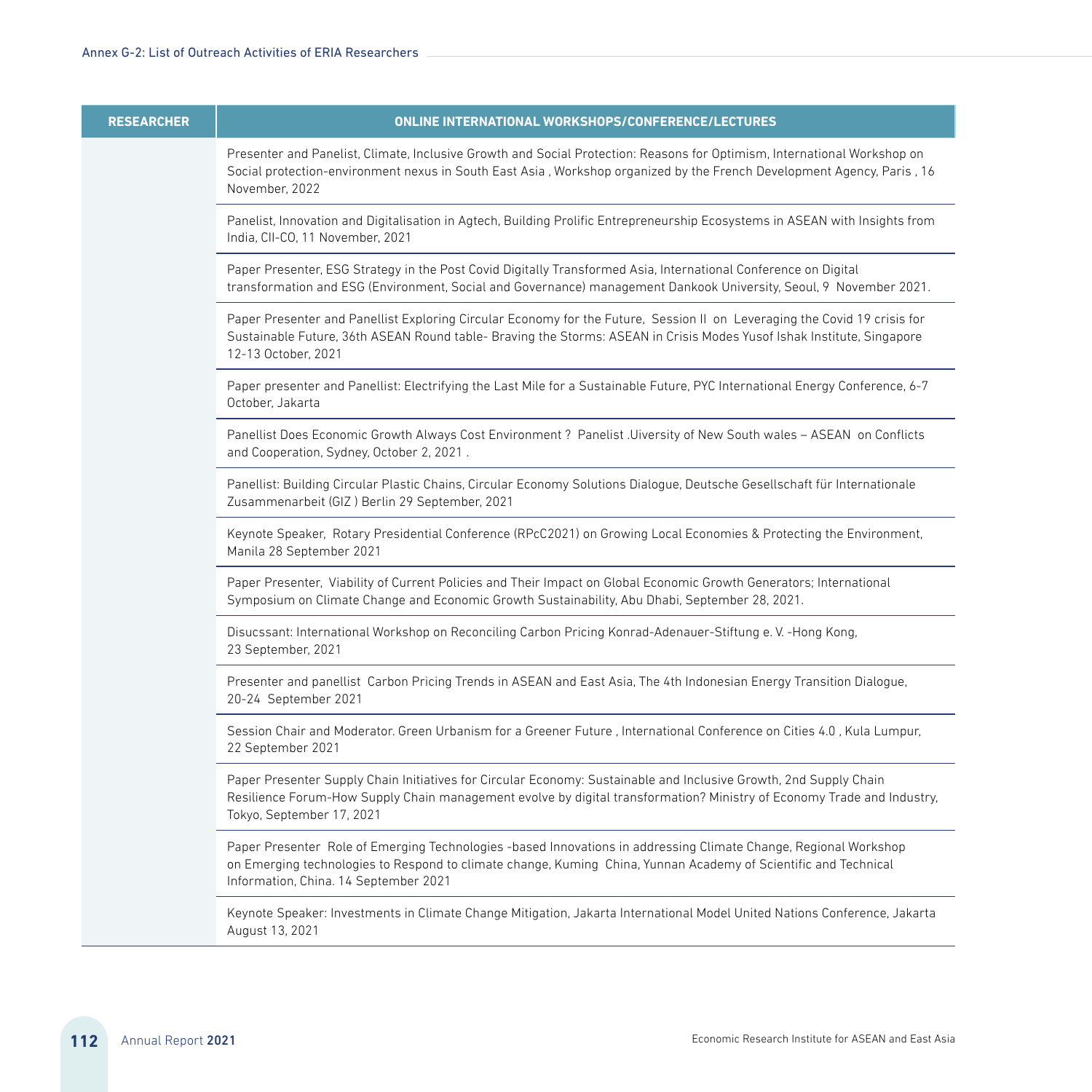| <b>RESEARCHER</b> | <b>ONLINE INTERNATIONAL WORKSHOPS/CONFERENCE/LECTURES</b>                                                                                                                                                                                                                                                                 |
|-------------------|---------------------------------------------------------------------------------------------------------------------------------------------------------------------------------------------------------------------------------------------------------------------------------------------------------------------------|
|                   | Speaker and Panelist, Realising Smart Cities in ASEAN, US-ASEAN Kick off workshop on Integrated Urban Services,<br>Washington DC, August 10-11, 2021                                                                                                                                                                      |
|                   | Keynote speaker, Creating a Sustainable Recovery and Growth after Covid-19 Virtual International Conference on "COVID-19<br>and Economic Impacts and Prospects: Challenges and Policies" 2 University of Jammu and Kashmir, Srinagar 4 August 2021.                                                                       |
|                   | Presenter and Panelist, Advancing Circular Cities from Research and Innovation, Indonesia Circular Economy Forum,<br>Ministry of Environment, Indonesia United Nations Environment Program 23 July, 2021                                                                                                                  |
|                   | Paper Presenter and Speaker: Financing Low Carbon Green Growth: Opportunities and Challenges for regional cooperation,<br>Faculty of Economics and Political Studies, Gadja Mada University, , Yogyakarta. July 22, 2022                                                                                                  |
|                   | Keynote Speaker, Co-benefits and Trade offs of Green and Clean Energy, APEC Conference on Co-benefits, Chinag mai<br>University, Thailand 19 July 2021, 2021.                                                                                                                                                             |
|                   | Panelaist, Circular Economy Dialogue on Building Circular Plastic Value Chains: -Asian Experiences and Outlook, Deutsche<br>Gesellschaft für Internationale Zusammenarbeit (GIZ), July 17, 2021.                                                                                                                          |
|                   | Paper Presenter; Cross-Border Electricity Trade and Climate Stabilization: Key Policy, Regulatory and Market Challenges in<br>South and Southeast Asia, International conference on Indo-Pacific Strategy in the Post Covid-19 era, Research Information<br>Systems (RIS), New Delhi, Chulalonkan University 9 July, 2021 |
|                   | Paper Presenter. ASEAN Amidst Competing Connectivity Strategies and Integration Challenge., International Conference on<br>Asia's Post Pandemic Order and Integration: Outlook of ASEAN and the Indo Pacific at Cross roads, Chulalongkorn Bangkok<br>and Research Information System (RIS) New Delhi, 8-9 July, 2021     |
|                   | paper presentation, Financing the Net Zero Economy, -, International Conference on Global Net-Zero Actions, Kula Lumpur<br>11 June, 2021                                                                                                                                                                                  |
|                   | Session Chair and Moderator, Climate Change Response and Circular Carbon Amendments - International Conference on<br>Global Net-Zero Actions, Kulalumphur 8 June.2021                                                                                                                                                     |
|                   | Panellist, Climate Change and Agriculture Land Use Change, Deutsche Gesellschaft für Internationale Zusammenarbeit (GIZ)<br>and ASEAN Secretariate Jakarta June 6, 2021                                                                                                                                                   |
|                   | Panellist: Protecting Climate and Bio-diversity, Global Solutions Summit 2021, Berlin 27 May 2021.                                                                                                                                                                                                                        |
|                   | Speaker and Panellist Removing Carbon Through Nature Based Solutions, , Think Tank 20 Spring Roundtable on Advancing<br>the Circular Carbon Economy: Ways Forward, Milan, 26 May 2021                                                                                                                                     |
|                   | Panellist, Exploring the Nexus of Climate Change Food Security and the Covid-19 Pandemic, - Institute of Policy, and<br>Strategy for Agriculture and Rural Development, Hanoi, 21 May 2021.                                                                                                                               |
|                   | Key note Speaker, Circular Economy Solutions Dialogue: Bending Linear Agenda with Business Models and Technology<br>Uptake, , Deutsche Gesellschaft für Internationale Zusammenarbeit (GIZ)and Global Solutions Institute, Berlin, May 18, 2021,                                                                          |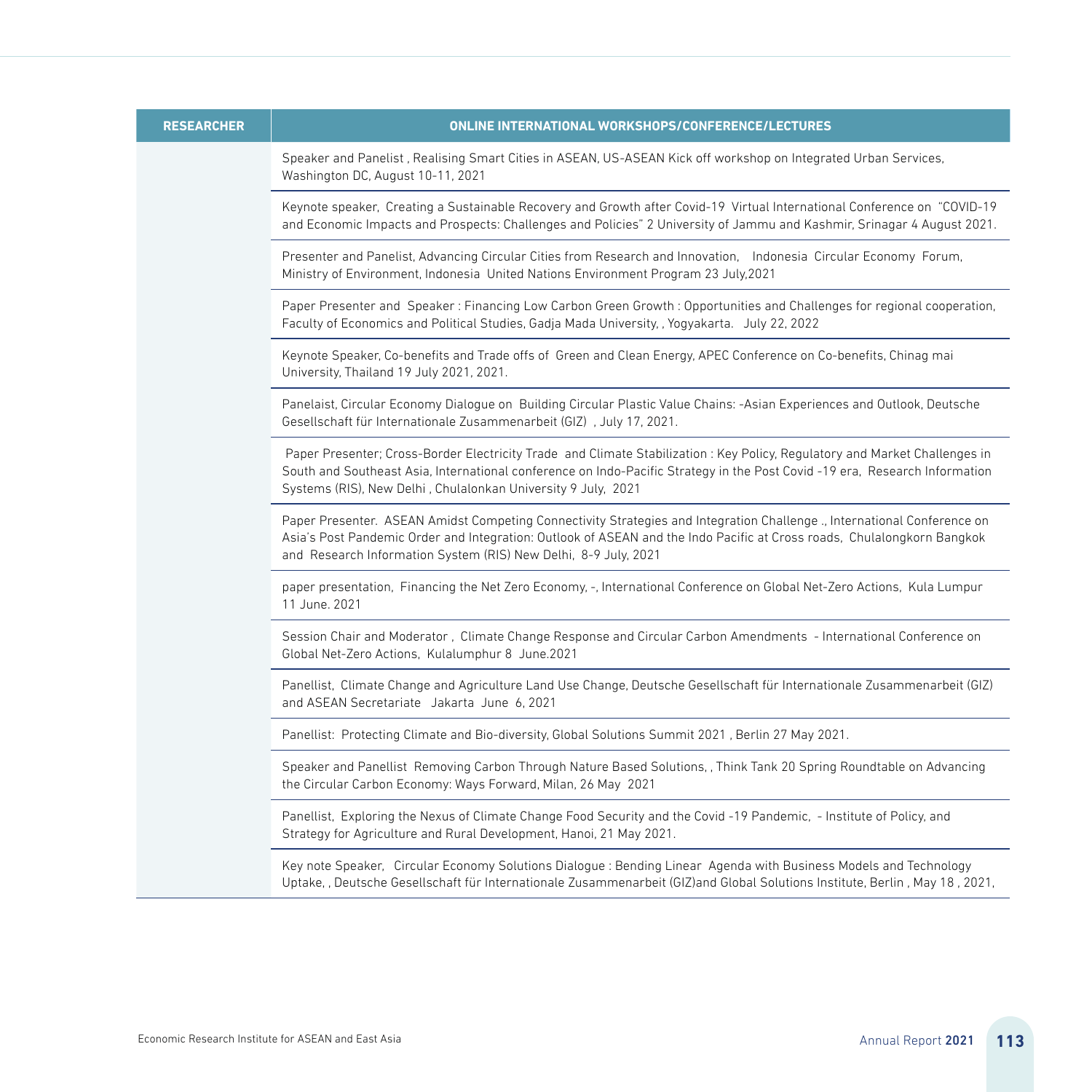| <b>RESEARCHER</b>           | <b>ONLINE INTERNATIONAL WORKSHOPS/CONFERENCE/LECTURES</b>                                                                                                                                                                                                                 |
|-----------------------------|---------------------------------------------------------------------------------------------------------------------------------------------------------------------------------------------------------------------------------------------------------------------------|
|                             | Discussant, International Dialogue on EU -Carbon Border Adjustment Mechanisms, Konrad-Adenauer-Stiftung, Brussels<br>-May 5, 2021                                                                                                                                         |
|                             | Presenter and Panelaist Power Sector Connectivity in Southeast Asia_Key to Improving Energy Security and Reducing<br>Global Emissions - Executive Webinar for USAID Mission Leaders, April 28, 2021                                                                       |
|                             | Session Chair and Moderator The Experts Roundtable on ASEAN Circular Economy, Session Chair, ASEAN secretariat, 14-<br>15 April, 2021                                                                                                                                     |
| <b>Lurong CHEN</b>          | Speaker, 'ASEAN's Preparation and Readiness for RCEP' at the Webinar of China-ASEAN in RCEP Implementation, 18 March<br>2022                                                                                                                                              |
|                             | Speaker, 'Digitalisation and COVID-19 Recovery in ASEAN', ERIA Podcast, 27 December 2021                                                                                                                                                                                  |
|                             | Speaker, 'Digital transformation and the Post-Covid 19 GVCs in East Asia', at East Asia Forum, 7 December 2021                                                                                                                                                            |
|                             | Speaker, 'ASEAN MSMEs in Digital Transformation', in the Conference of PRAXIS 2021 Recovering Malaysia, 21 October 2021                                                                                                                                                   |
|                             | Speaker, 'Digital trade in Asia', at the Conference of Digital Asia: Crafting Responsive Trade Policies, 9 September 2021                                                                                                                                                 |
|                             | Speaker, 'Cross Border E-commerce: Current Status and Trends', at ASEAN-China Digital Economy Development and<br>Cooperation Forum, 16 July 2021                                                                                                                          |
|                             | Speaker, 'How will East Asia's Digital Transformation Change the Global Value Chain?' at RIETI Open BBL Webinar, 1 July 2021                                                                                                                                              |
|                             | Presenter, 'Digital Transformation in Supporting the Post-Covid Economy Growth', at the 9th OECD-AMRO-ADB/ADBI-ERIA<br>Asian Regional Roundtable on Macroeconomic and Structural Policies, 15 June 2021                                                                   |
| <b>DOAN Thi Thanh</b><br>Ha | Presenter, "Does in-house R&D facilitate technology transfer to enhance firms' performance?", Workshop on Technology<br>Tranfer and Firm Competitiveness, Asian Development Bank Institute [26 February 2022]                                                             |
|                             | Speaker, "Understanding Non-tariff Measures: Key Characteristics and Trade Effects", Topics in International Economics<br>Series, Foreign Trade University, Hanoi [06 September 2021]                                                                                     |
|                             | Lecturer, Technical training on "Understanding Non-tariff Measures: Key Characteristics & Trade Effects at Macro Level", The<br>Philippines Tariff Commission, Regulatory Reform Support Program for National Development, ERIA [20 August 2021 to 27<br>September 2021]. |
|                             | Speaker, "Overview of the Non-tariff Measures Cost-Effectiveness Toolkit-Handbook for ASEAN", Socialisation workshop on<br>"Non-tariff Measures Cost-Effectiveness Toolkit -Handbook for ASEAN", ERIA-ASEAN Secretariat [15 October 2021]                                 |
|                             | Speaker, "Non-tariff Measures Cost-Effectiveness Toolkit -Handbook for ASEAN", Cambodia Non-tariff Measures National<br>Socialisation workshop, ERIA-Cambodia Ministry of Economy and Finance [17 December 2021]                                                          |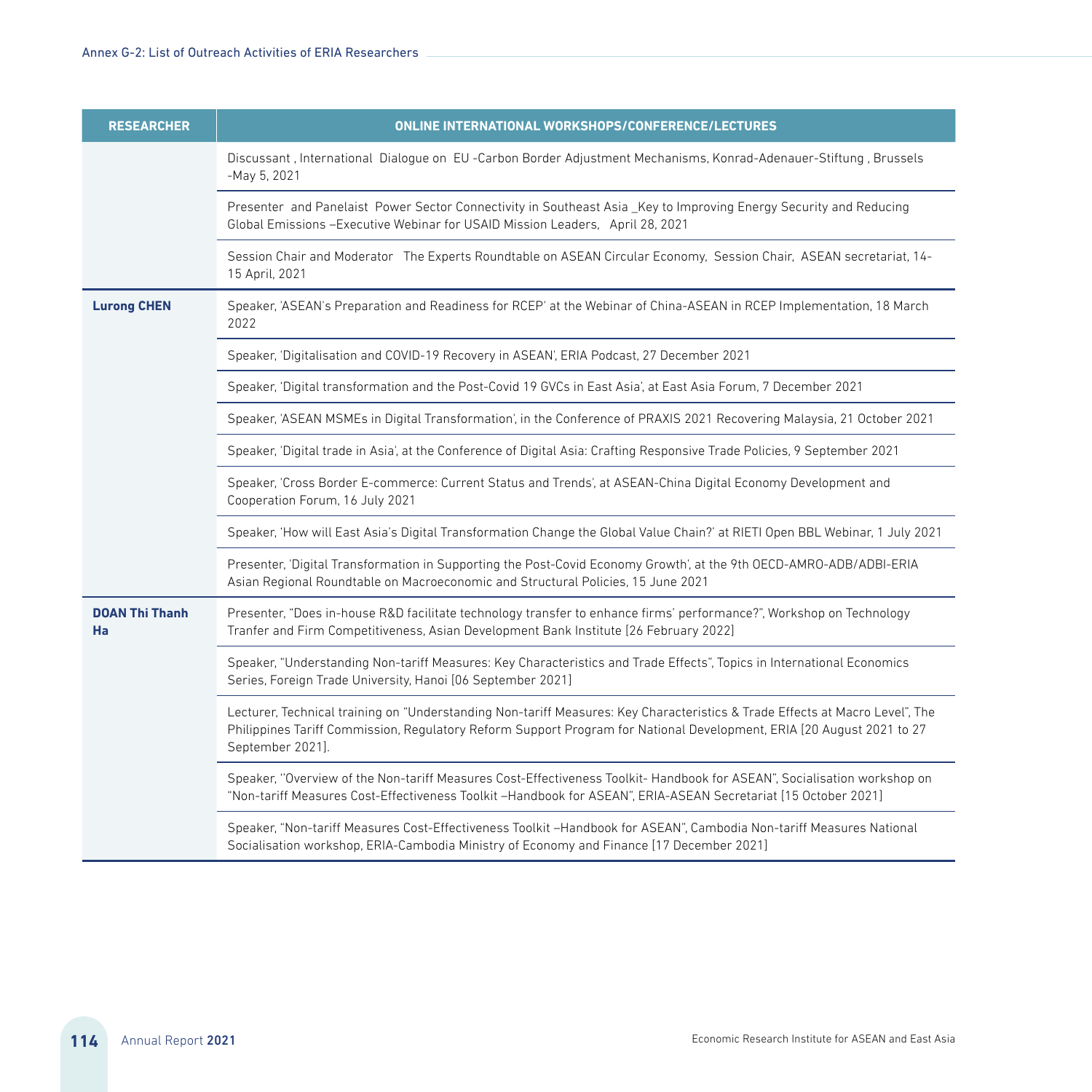| <b>RESEARCHER</b>  | <b>ONLINE INTERNATIONAL WORKSHOPS/CONFERENCE/LECTURES</b>                                                                                                                                                                                                        |
|--------------------|------------------------------------------------------------------------------------------------------------------------------------------------------------------------------------------------------------------------------------------------------------------|
| <b>HAN Phoumin</b> | Speaker at international conference on "Energy Security and Economic Interdependence in the US-Asia Relationship,"<br>organised by the Energy Futures Initiative (EFI), held on February 8, 2022. Presentation on "Role of US LNG in Asia Energy<br>Transition". |
|                    | Speaker at international conference on ASEAN Energy Transition Initiative held on 25th January 2022, organised by AOTS and<br>METI. Presentation on "ASEAN Energy Transition towards Carbon Neutrality".                                                         |
|                    | Speaker at international conference on 3rd HELE seminar held on 20th January 2022, organised by JCOAL and NEDO<br>on technology update towards carbon neutrality. Presentation on "Carbon neutrality in ASEAN and the need to use clean<br>technologies".        |
|                    | Speaker at International Forum on Energy Landscape (IFGE 2021) organised by UNITEN on November 30th, 2021.<br>Presentation "Decarbonisation scenarios towards carbon neutrality in ASEAN".                                                                       |
|                    | Speaker at Ambassadors Meeting of ERIA Member States and Dialogue Partners, held on October 6th, 2021. Presentation<br>"ASEAN Low Carbon Energy Transition Scenarios".                                                                                           |
|                    | Speaker at APEC Symposium on the Holistic Approach of Decarbonization towards Carbon Neutrality organised by APERC on<br>August 31st, 2021. Presentation "Carbon neutrality and decarbonised ASEAN Energy System".                                               |
|                    | Moderator of the Panel Discussion at the 6th webinar of Dialogue for Innovative and Sustainable Growth (DISG) on the topic of<br>"Promoting Green Growth and Energy Transition in ASEAN region" held on 26th August 2021.                                        |
|                    | Speaker at Conference on ASEAN-Japan Business Week, organised by METI on 26th May 2021. Presentation "Decarbonisation<br>for ASFAN".                                                                                                                             |
|                    | Moderator at the 1st Asia CCUS Knowledge sharing Conference, organized by Asia CCUS Network in collaboration with IEA,<br>on 26 July 2021.                                                                                                                       |
|                    | Moderator at the 2nd Asia CCUS Knowledge sharing Conference, organized by Asia CCUS Network in collaboration with US<br>DOE, on 28 July 2021.                                                                                                                    |
|                    | Moderator at the 3rd Asia CCUS Knowledge sharing Conference, organized by Asia CCUS Network in collaboration with Oil<br>and Gas Climate Initiative (OGCI), on 14 October 2021.                                                                                  |
|                    | Moderator at the 4th Asia CCUS Knowledge sharing Conference, organized by Asia CCUS Network in collaboration with Clean<br>Energy Ministerial (CEM), on 17 November 2021.                                                                                        |
|                    | Moderator at the 5th Asia CCUS Knowledge sharing Conference, organized by Asia CCUS Network in collaboration with<br>Australian Government, Department of Industry, Sciences, Energy and Resources, on 28 February 2022.                                         |
|                    | Provide keynotes address at the Asia CCUS Technical Workshop, organized by Asia CCUS Network in collaboration with MRI,<br>on 5-7 October 2021.                                                                                                                  |
|                    | Moderator at 4th East Asia Energy Forum on "Natural gas and renewables as key energy resources in energy transitions,"<br>held on 13th September 2021.                                                                                                           |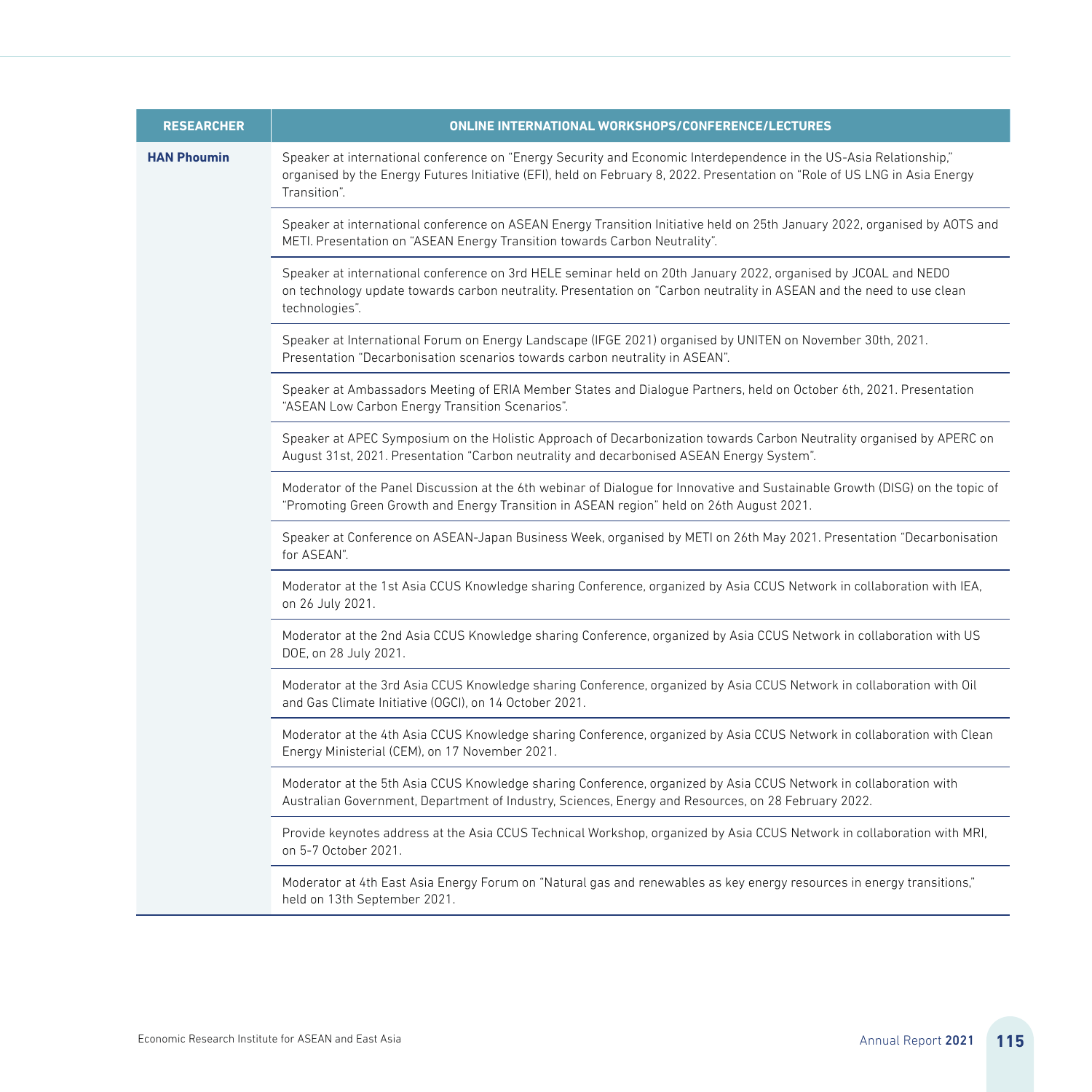| <b>RESEARCHER</b>       | <b>ONLINE INTERNATIONAL WORKSHOPS/CONFERENCE/LECTURES</b>                                                                                                                                                                                                                            |
|-------------------------|--------------------------------------------------------------------------------------------------------------------------------------------------------------------------------------------------------------------------------------------------------------------------------------|
| <b>Lili Yan ING</b>     | Speaker, [ASEAN Trade Outlook] webinar: Global Trade Outlook 2022 and Beyond, by WIEF Foundation. 22 February 2022.                                                                                                                                                                  |
|                         | Panellist [ASEAN and Global Trade] on CPTPP and Beyond: Multilateralism in an era of great power strategic competition, by<br>RIETI and ANU Crawford Symposium [8 February 2022].                                                                                                    |
|                         | Public Lecture [Indonesia's Trade Policy: Now and Then] on "Indonesia's Trade Policy: Now and Then", University of Indonesia,<br>17 November 2021.                                                                                                                                   |
|                         | Speaker, [Issues in Trade Negotiations] "Economic Treaty Negotiators (Trade and Investment) for Diplomats", Ministry of Trade<br>and Ministry for Foreign Affairs, 1 November 2021.                                                                                                  |
|                         | Public Lecture on "Indonesia amidst the Rising Trade Tension", University of Indonesia, 4 November 2021.                                                                                                                                                                             |
|                         | Speaker, [How can Multilateral Trading System Contribute to Global Economic Recovery], G20 Trade and Investment, Ministry<br>of Trade of Indonesia, 24 May 2021                                                                                                                      |
| <b>Ikumo ISONO</b>      | Organiser and lead presenter, Workshop of the ERIA project "New challenges for urban structural change in the post-<br>COVID-19 era", Online 6 July 2021                                                                                                                             |
| <b>Fusanori IWASAKI</b> | Presenter, "2nd Workshop to Exchange Views between and among African Stakeholders, ASEAN Officials, and Japanese<br>Governmental Organizations Toward Implementation of the AfCFTA," organized by JICA and AfCFTA Secretariat, November<br>2021                                      |
|                         | Presenter, "One ASEAN EV Day" organized by UBS Bank Singapore, November 2021                                                                                                                                                                                                         |
|                         | Presenter, "Workshop to Exchange Views between and among African Stakeholders, ASEAN Officials, and Japanese<br>Governmental Organizations Toward Implementation of the AfCFTA," organized by JICA and AfCFTA Secretariat, September<br>2021                                         |
| <b>Takuma KATO</b>      | Opening remark, at International Conference 'Japan's Long-term Care Viewed from Asia-Promoting Elderly Oral Health',<br>organized by Nagasaki University and University Respati Indonesia [11 September 2021]                                                                        |
|                         | Closing remark, at the Asia Health and Wellbeing Initiative Webinar, organized by Japan Center for International Exchange, [8<br>September 2021]                                                                                                                                     |
| <b>Masanori KOZONO</b>  | Speaker, 'ERIA's research project on utilization of digital technologies in FVC and development of cold chain, towards higher<br>value-added of ASEAN food and agricultural products in post-COVID19' at The Special SOM-20th AMAF Plus Three, organized<br>by ASEAN, 24 August 2021 |
|                         | Moderator, 'Enhancing Food Supply Chain Resilience and Food Security in ASEAN with Utilization of Digital Technologies' at<br>Working Group Meeting on ERIA Study, organized by ERIA 16 July 2021                                                                                    |
|                         | Speaker, The Fifteenth Meeting Of The ASEAN Technical Working Group On Agricultural Research And Development (15th<br>ATWGARD), organized by ASEAN, 8 April 2021                                                                                                                     |
|                         | Speaker, Enhancing Food Supply Chain Resilience and Food Security in ASEAN with Utilization of Digital Technologies at The<br>First Knowledge Sharing Workshop, organized by ERIA-ASEAN Secretariat, 22 February 2021                                                                |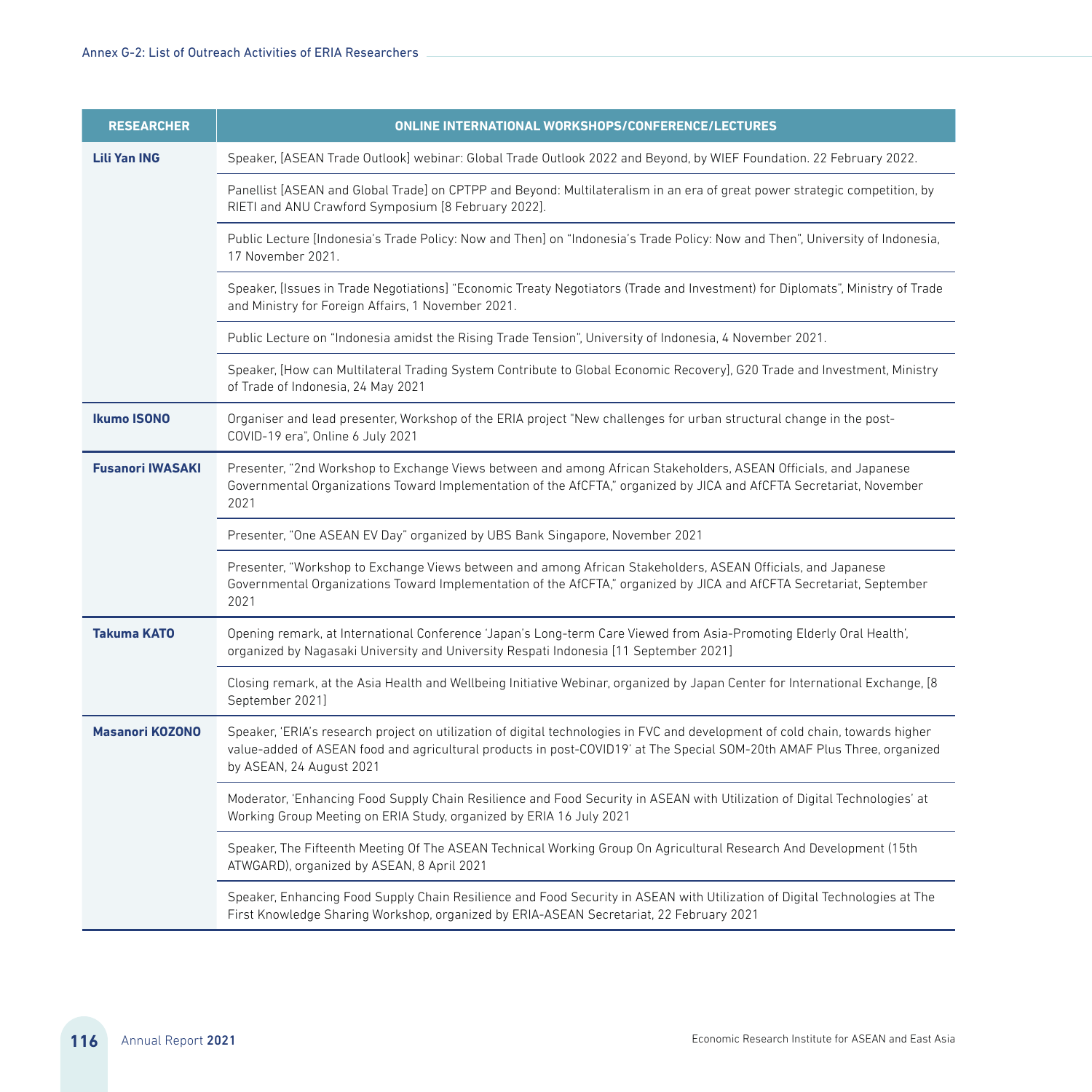| <b>RESEARCHER</b>       | <b>ONLINE INTERNATIONAL WORKSHOPS/CONFERENCE/LECTURES</b>                                                                                                                                                                                                                                                                                                                                                                                                                                                                                                                                                                                        |
|-------------------------|--------------------------------------------------------------------------------------------------------------------------------------------------------------------------------------------------------------------------------------------------------------------------------------------------------------------------------------------------------------------------------------------------------------------------------------------------------------------------------------------------------------------------------------------------------------------------------------------------------------------------------------------------|
| <b>Shigeru KIMURA</b>   | Moderator, "Session 2: Private Sectors Perspectives for Financing CCT and CCUS Projects", at ACE-WCA Workshop on CCT and<br>CCUS Financing towards Carbon Neutrality, organized by ASEAN Centre for Energy, World Coal Association, ASEAN Forum on<br>Coal and Department of Mineral Fuels, Ministry of Energy Thailand, Virtual Workshop, 31 March 2022                                                                                                                                                                                                                                                                                         |
|                         | Moderator, "Session 3: Q & A between MEMR and Japanese Companies", at Public-Private Workshop on Energy Transition in<br>Indonesia, organized by ERIA, METI Japan and MEMR Indonesia, Virtual Workshop, 24 February 2022                                                                                                                                                                                                                                                                                                                                                                                                                         |
|                         | Presenter (Video), "Deployment of CCUS in Asia Region and Role of Asia CCUS Network" at Japan CCS Webinar under COP26<br>Virtual Pavilion, organized by COP26 Japan Pavilion Secretariat, 12 November 2021                                                                                                                                                                                                                                                                                                                                                                                                                                       |
|                         | Presenter, "Introduction of Asia CCUS Network" at 2nd Australia-Japan CCUS/Carbon Recycling Workshop, organized by METI<br>Japan and Department of Industry, Science, Energy and Resources (DISER) Australia, Virtual Workshop, 9 November 2021                                                                                                                                                                                                                                                                                                                                                                                                  |
|                         | Presenter, "Deployment of CCUS in Asia Region and Role of Asia CCUS Network" at Japan-Asia CCUS Forum 2021, organized<br>by Global CCS Institute and Japan CCS Co., Virtual Forum, 20 October 2021                                                                                                                                                                                                                                                                                                                                                                                                                                               |
|                         | Presenter, "A Low Carbon Energy Transition in the ASEAN: Role of natural Gas" at 4th GECF Workshop on Promotion of<br>Natural Gas Demand, organized by Gas Exporting Countries Forum, 29 September 2021                                                                                                                                                                                                                                                                                                                                                                                                                                          |
|                         | Presenter (Video), "Introduction of Asia CCUS Network" at 30th Clean Coal Day International Conference: Role of Coal Frontier<br>towards Carbon Neutral Pathway, organized by JCOAL, 21-22 September 2021                                                                                                                                                                                                                                                                                                                                                                                                                                        |
| <b>Michikazu KOJIMA</b> | Presentation, "11th Regional 3R and Circular Economy Forum in Asia and the Pacific, 22-24 March 2022 "Strengthening<br>Science-Policy-Business Interface towards Circular Economy - Achieving the SDGs and Carbon Neutrality" co-organized<br>by the Ministry of Natural Resources and the Environment (MONRE) of the Government of the Russian Federation, Ministry<br>of the Environment of the Government of Japan and the United Nations Centre for Regional Development of the Division<br>for Sustainable Development Goals, United Nations Department of Economic and Social Affairs (UNCRD-DSDG/UN DESA)<br>[UPCOMING: 22-24 March 2022] |
|                         | Welcome Remark, Toward Plastic Waste-Free Thailand: Single Use Plastic Reduction and Replacement. By TEI, GIZ, TBCSD,<br>ERIA [18 February 2022]                                                                                                                                                                                                                                                                                                                                                                                                                                                                                                 |
|                         | Presentation, "ASEAN-Japan Online Forum on Harnessing Trade to Promote Circular Economy and Address the Problem of<br>Marine Plastic Debris (Public -Private Sector Dialogue)" ASEAN-Japan Centre, [9 February 2022]                                                                                                                                                                                                                                                                                                                                                                                                                             |
|                         | Opening Remark, Rainy Days: High Season for Marine Plastic Litter?" by ERIA-RKCMPD and UNDP [26 January 2022]                                                                                                                                                                                                                                                                                                                                                                                                                                                                                                                                    |
|                         | Presentation, "Sustainability and EPR: Integration to Business and Operation", Holcim Philippines, [19 January 2022]                                                                                                                                                                                                                                                                                                                                                                                                                                                                                                                             |
|                         | Presentation, "Viet Nam-Japan Environmental Week Plenary session - Public-private efforts toward the transition to a<br>circular economy including measures against marine plastic litter", MOEJ and MONRE, [16 December 2021]                                                                                                                                                                                                                                                                                                                                                                                                                   |
|                         | Presentation, "ASEAN Regional Symposium: "Bridging Science to Policy: Science Based Solution to Marine Plastic Pollution in<br>ASEAN", CSEAS Indonesia, [1 December 2021]                                                                                                                                                                                                                                                                                                                                                                                                                                                                        |
|                         | Opening Remark, "PSP Event Series 2: "Malaysia's Private Sector: Innovation as a Driver to Tackle Marine Plastics", ERIA, [23<br>November 2021]                                                                                                                                                                                                                                                                                                                                                                                                                                                                                                  |
|                         | Presentation, "SEA of Solutions Back-to-Back Meeting, Building Synergy and Collaboration on Plastics in the ASEAN Member<br>States: Towards Integrated Solutions to Marine Plastic Pollution", ERIA, IGES, IGES-CCET, [19 November 2021]                                                                                                                                                                                                                                                                                                                                                                                                         |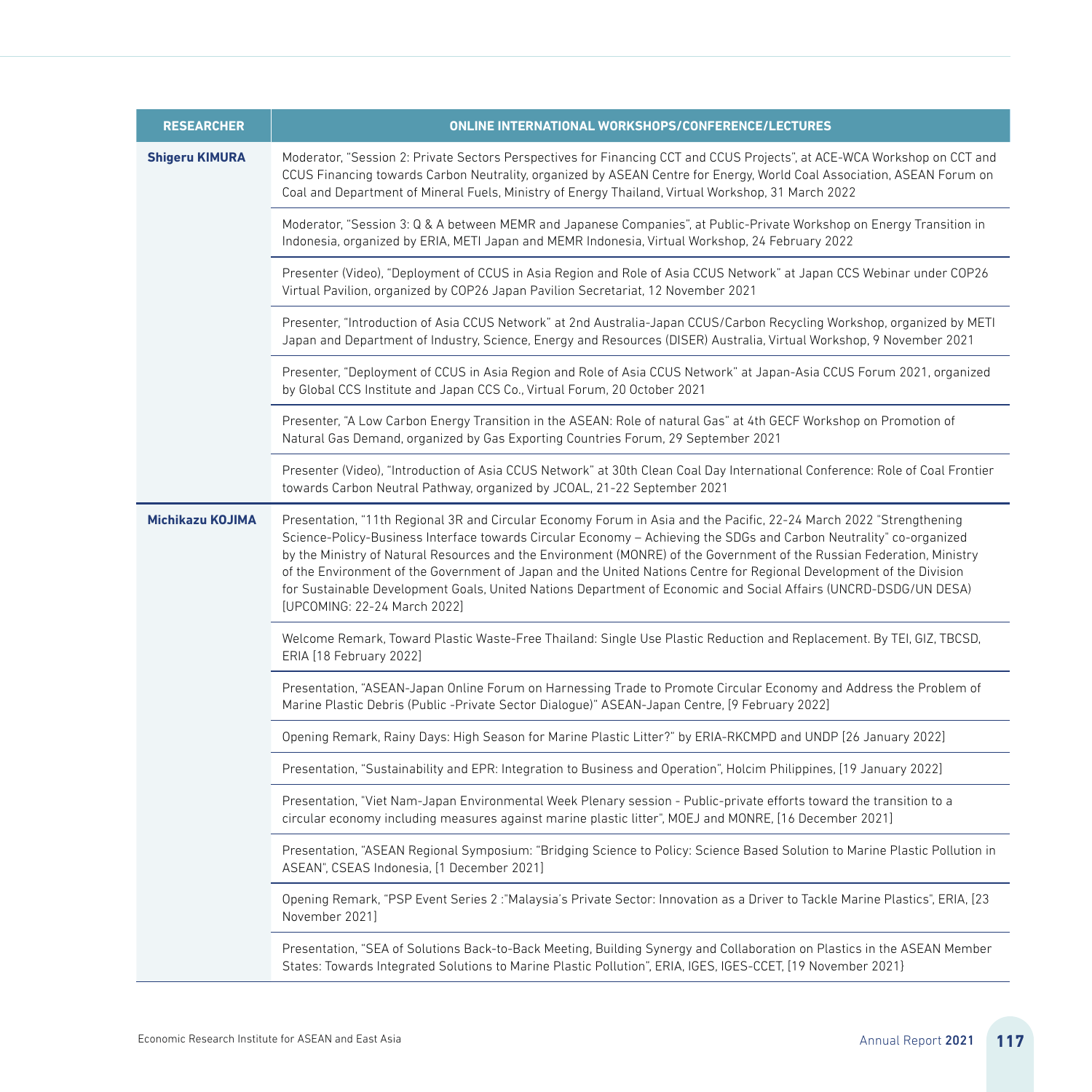| <b>RESEARCHER</b>                  | ONLINE INTERNATIONAL WORKSHOPS/CONFERENCE/LECTURES                                                                                                                                                                                                                                                                                                                                                                |
|------------------------------------|-------------------------------------------------------------------------------------------------------------------------------------------------------------------------------------------------------------------------------------------------------------------------------------------------------------------------------------------------------------------------------------------------------------------|
|                                    | Opening and closing remark, "PSP Event Series 1: "How Private Sectors in Indonesia Combat Marine Plastic Debris", ERIA, [21<br>September 2021]                                                                                                                                                                                                                                                                    |
|                                    | Presentation, "ERIA's Experts Working Group on MPD first 2 days meeting", ERIA/IGES/IGES-CCET, {2-3 September 2021}                                                                                                                                                                                                                                                                                               |
|                                    | Presentation, "ERIA's RKC-MPD activities with Japan Clean Ocean Material Alliance (CLOMA) members", CLOMA, [2 July 2021]                                                                                                                                                                                                                                                                                          |
|                                    | Closing remarks & moderator, "ASEAN on Point: How Policies can Support the Private Sector in Combatting Marine Plastic<br>Debris", ERIA & ASEC, [17 June 2021]                                                                                                                                                                                                                                                    |
|                                    | Presentation, "Sustainable Consumption and Production, Green Growth and COVID-19 Economic Recovery", ASEAN Center for<br>Biodiversity, Small Grants Program (SGP), the Institutional Strengthening of Biodiversity Sector in the ASEAN (ISB II), [11 June<br>20211                                                                                                                                                |
|                                    | Presentation, "Regional Webinar Series #2: Southeast Asia on COVID-19 & Plastic Pollution: Reflections and lessons from<br>South East Asia", AIT/UNEP, {2 April 2021}                                                                                                                                                                                                                                             |
| <b>Dionisius</b><br><b>NARJOKO</b> | Speaker, Kajian Sektor Manufaktur Indonesia, in Webminar Book Launch: Manufacturing Sector Review by Indonesia<br>Development Forum 2021, Bappenas and ERIA [17 November 2021]                                                                                                                                                                                                                                    |
|                                    | Speaker/Towards More Facilitating Global Value Chain: RCEP Commitments in Services/ Unlocking RCEP for Business: Trade<br>in Services/ ASEAN Secretariat and East Asia Business Council (EABC)/ Jakarta, Indonesia, online, 12 October 2021,                                                                                                                                                                      |
|                                    | Speaker/ ASEAN COVID-19: Road to Recovery/10th ERIA Editors' Roundtable/ ERIA/ Jakarta, Indonesia, online, 8 October<br>2021.                                                                                                                                                                                                                                                                                     |
|                                    | Speaker/ Strengthening ASEAN Economic Community: Agenda for Beyond 2025/ Ambassadors Meeting of ERIA Member<br>States and Dialogue Partners/ ERIA/ Jakarta, Indonesia, online, 6 October 2021.                                                                                                                                                                                                                    |
|                                    | Speaker/ AOIP untuk Pembangunan Ekonomi Indonesia/ Focus Group Discussion (FGD) "Pemetaan Strategi Implementasi<br>ASEAN Outlook on the Indo Pacific dalam Kerangka Pengembangan Ekonomi Nasional"/ Ministry of Foreign Affairs Republic<br>of Indonesia/ Jakarta, Indonesia, online, 10 September 2021.                                                                                                          |
|                                    | Speaker/ Kebijakan Perdagangan, Investasi, dan Industri untuk GVC: Isu Strategis Perundingan G20/Konsinyering<br>Pendalaman Substansi Isu Reliable Global Value Chains (GVCs) sebagai Salah Satu Usulan Isu Prioritas G20 Trade,<br>Investment, and Industry Working Group (TIIWG) pada Presidensi G20 Indonesia tahun 2022/ Ministry of Trade Republic of<br>Indonesia/ Jakarta, Indonesia, online, 10 May 2021. |
|                                    | ASEAN Economic Community: Learning from the Past, Embracing the Future/Meetings for an Exchange of Views Between<br>and Among Speaker, African Stakeholders and JICA Toward Implementation of the AfCFTA/ JICA/ Jakarta, Indonesia, online,<br>10 May 2021.                                                                                                                                                       |
| <b>Keita OIKAWA</b>                | Speaker, 2021 National Dialogue on Government Procurement with the theme: 'Implementation Strategy for Strengthening<br>MSEs through Government Procurement of Goods/Services' by Lembaga Kebijakan Pengadaan Barang/Jasa Pemerintah on<br>21 October 2021.                                                                                                                                                       |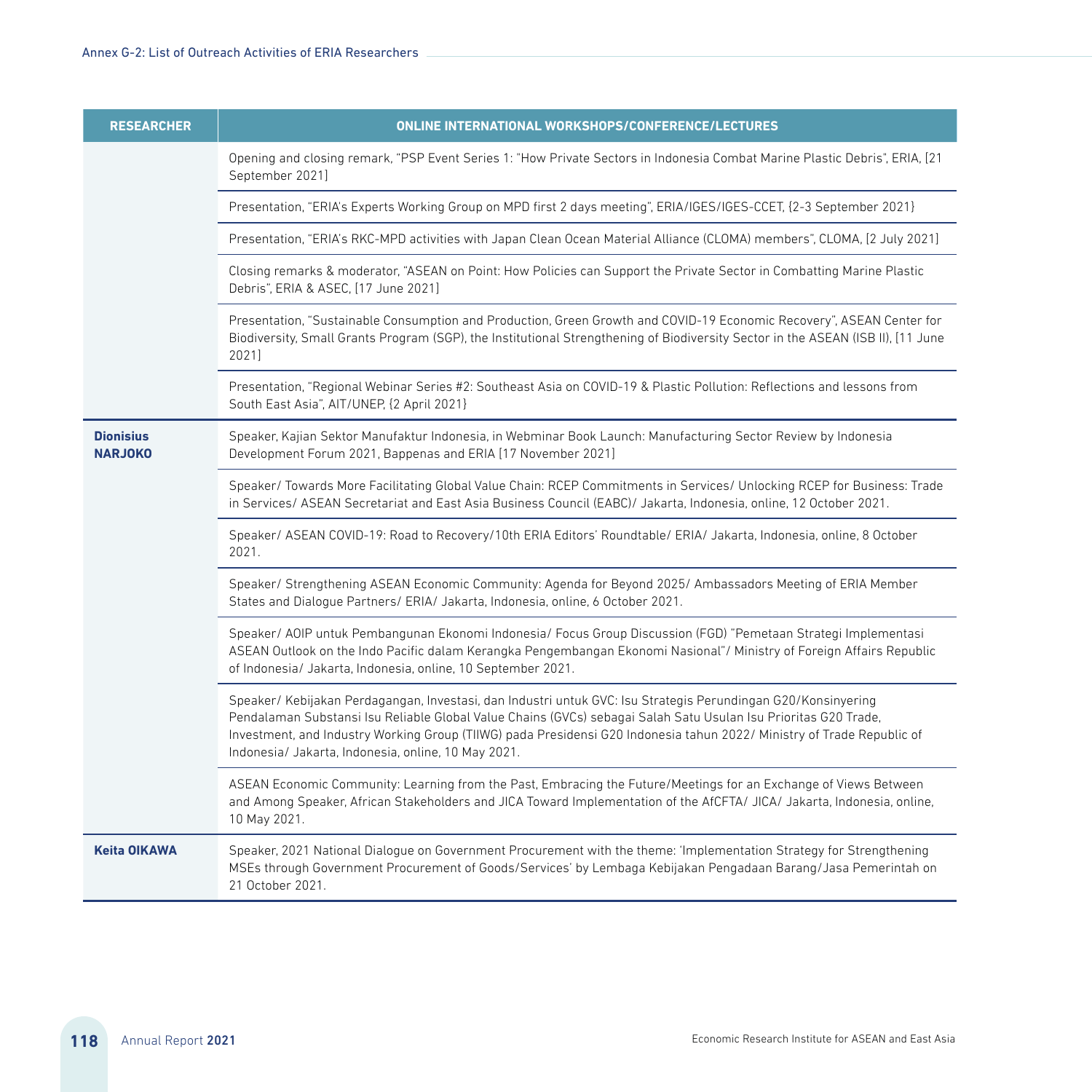| <b>RESEARCHER</b>     | ONLINE INTERNATIONAL WORKSHOPS/CONFERENCE/LECTURES                                                                                                                                                                                                                                                                                                                                          |
|-----------------------|---------------------------------------------------------------------------------------------------------------------------------------------------------------------------------------------------------------------------------------------------------------------------------------------------------------------------------------------------------------------------------------------|
| <b>Anita PRAKASH</b>  | Lecturer, Winter School on EU-ASIA Relations in a Multipolar World, by Manipal Centre for European Studies - Jean Monnet<br>Centre of Excellence -[12 January 2022].                                                                                                                                                                                                                        |
|                       | Panelist, The Partnership Summit 2021, Partnering for Building a New World: Growth, Competitiveness, Sustainability,<br>Technology by Confederation of Indian Industry [13-15 December 2021]                                                                                                                                                                                                |
|                       | Speaker, Working in Solidarity and Focusing on Development to Promote China-ASEAN Comprehensive Strategic Partnership by<br>China Institute for Reform and Development (CIRD), Chinese People's Institute of Foreign Affairs (CPIFA) and Center for Strategic<br>and International Studies (CSIS, Indonesia), and East Asian Institute, National University of Singapore [11 December 2021] |
|                       | Speaker, JEF ASIA PASIFIC FORUM by Japan Economic Foundation, [3 December 2021]                                                                                                                                                                                                                                                                                                             |
|                       | Observer, 13th ASEM Summit by Ministry of Foreign Affair and International Cooperation, Cambodia [25-26 November 2021].                                                                                                                                                                                                                                                                     |
|                       | Speaker, Virtual Brainstorming Session: T20 Reforms for Upcoming G20 Developing Country Presidencies by Research and<br>Information System for Developing Countries (RIS) [24 November 2021].                                                                                                                                                                                               |
|                       | Speaker, Berlin Conference on Asian Security, by Stiftung Wissenschaft und Politik [18-19 November 2021].                                                                                                                                                                                                                                                                                   |
|                       | Speaker, ASEM 13 Plenary Study Book Launch, by Ministry of Foreign Affair and International Cooperation, Cambodia [11<br>November 2021]                                                                                                                                                                                                                                                     |
|                       | Speaker, RSIS: Economic Multilateralism for Post-COVID-19 Recovery by Nanyang Technological University [9 November 2021]                                                                                                                                                                                                                                                                    |
|                       | Speaker, Economic Cooperation beyond the pandemic: Trends and Challenges in the Indo-Pacific region by Clingendael<br>Academy [20 July 2021]                                                                                                                                                                                                                                                |
|                       | Speaker, Transforming Asian Economies: Towards shared gains, by OECD [22 June 2021]                                                                                                                                                                                                                                                                                                         |
|                       | Moderator, 9th OECD-AMRO-ADB/ADBI-ERIA Asian Regional Roundtable by OECD, AMRO Asia, ADB, ADBI, ERIA [15-16 June<br>2021]                                                                                                                                                                                                                                                                   |
| <b>Alloysius Joko</b> | Panelist, ASEAN Energy Outlook Forum 2022, ASEAN Centre for Energy, 11 January 2022                                                                                                                                                                                                                                                                                                         |
| <b>PURWANTO</b>       | Speaker on the "Future Urban Mobility Development Framework to Maximize Benefits of Plug-in Electric Vehicle Penetration<br>in ASEAN Countries", World Class Professor (WCP) Program, Bandung Institute of Technology, 30 November 2021                                                                                                                                                     |
|                       | Panelist, #8 ARNECC Paper Talks - Does Indonesia gain from ASEAN-ANZ FTA? A Trade Analysis of Oil, Gas and Mining<br>Products, ASEAN Centre for Energy, 26 October 2021                                                                                                                                                                                                                     |
|                       | Speaker on the "Role of Clean Fuels in Transport", Indonesia Energy Transition Dialogue 2021, Indonesia Clean Energy Forum<br>- Institute for Essential Services Reform, 23 September 2021                                                                                                                                                                                                  |
|                       | Moderator, Panel Session 3: Net Zero Emission Scenarios of ASEAN Countries, 4th East Asia Energy Forum, Economic<br>Research Institute for ASEAN and East Asia, 13 September 2021                                                                                                                                                                                                           |
|                       | Speaker on the "Current Status of the Road Freight Fleet in Indonesia and Potential Pathways towards Improving Its<br>Environmental Performance", 6th International Symposium on Heavy Vehicle Transport & Technology, 7 September 2021                                                                                                                                                     |
|                       | Speaker on the "Natural Gas Demand and Use in ASEAN", ASEAN - Russia Energy Forum, 15 July 2021                                                                                                                                                                                                                                                                                             |